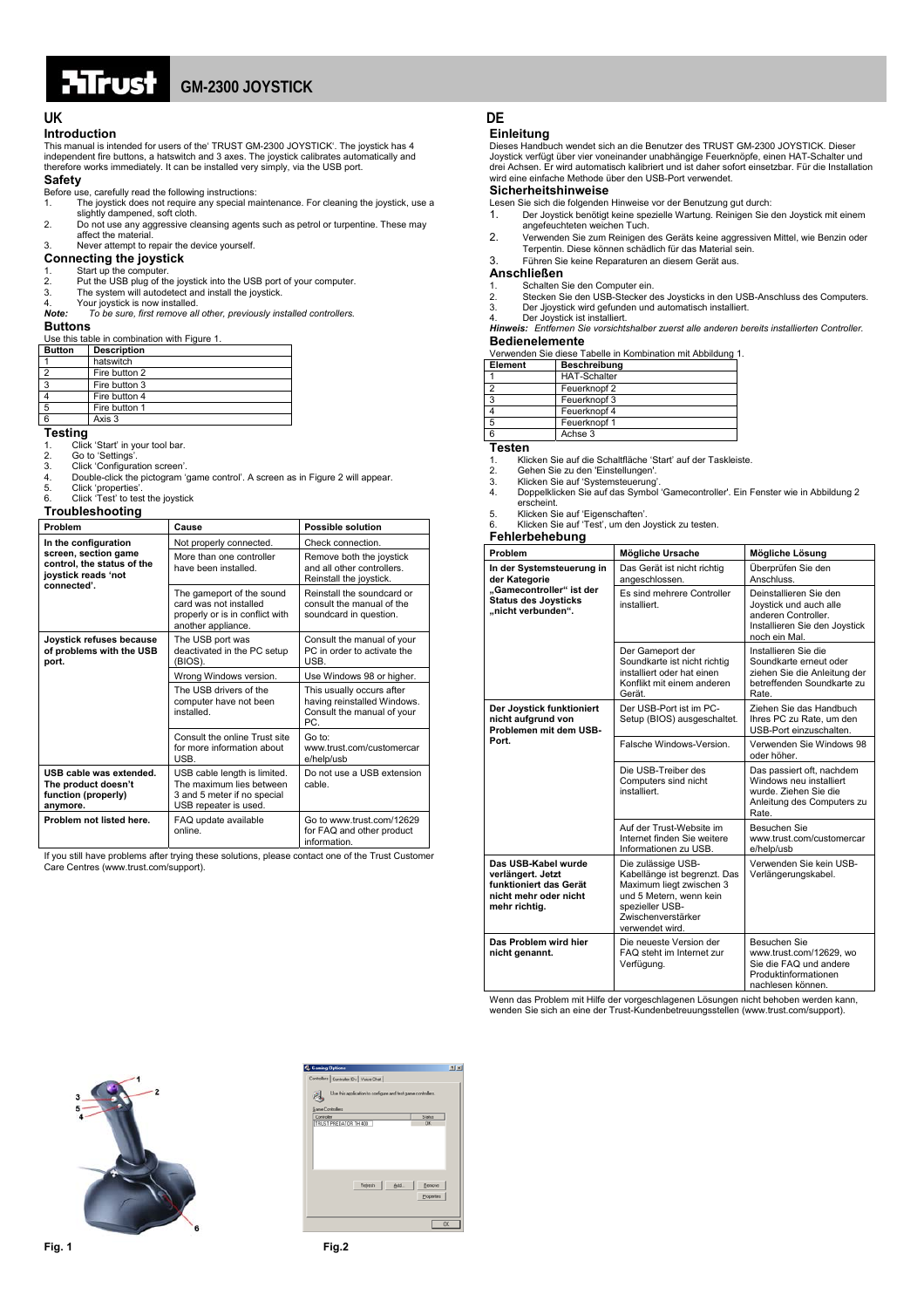

#### **FR** IT

#### **Introduction**

Ce manuel est destiné aux utilisateurs du 'TRUST GM-2300 JOYSTICK'. Le joystick dispose de 4 boutons de tir indépendants et d'un interrupteur HAT, et de 3 axes. Le joystick se calibre automatiquement donc immédiatement. Il s'installe facilement sur le port USB.

#### **Sécurité**

- Avant utilisation, lisez attentivement les instructions suivantes
- 1. Le joystick ne nécessite aucun entretien particulier. Pour le nettoyer utilisez un chiffon doux et humide.
- 2. Lors du nettoyage, n'utilisez pas de produits agressifs tels que de l'essence de térébenthine. Ce type de produits peut endommager le matériel
- 3. Ne réparez pas cet appareil vous-même.
- **Connexion**
- Allumez l'ordinateur 2. Branchez la fiche USB du joystick sur la connexion USB de votre ordinateur.<br>2. Branchez la fiche USB du joystick sur la connexion USB de votre ordinateur.
- 3. Le joystick est alors détecté et s'installe automatiquement. *Attention : Éliminez d'abord tous les autres contrôleurs qui sont installés* 
	- *dans votre système.*

#### **Boutons**

Utilisez ce tableau en combinaison avec la figure 1.

| <b>Bouton</b> | <b>Description</b> |
|---------------|--------------------|
|               | Interrupteur HAT   |
|               | Bouton de tir 2    |
|               | Bouton de tir 3    |
|               | Bouton de tir 4    |
| 5             | Bouton de tir 1    |
|               | Axe <sub>3</sub>   |

#### **Tests**

1. Cliquez sur le bouton 'Démarrage' sur la barre des tâches.

2. Allez vers 'Paramètres'.<br>3. Cliquez sur 'Écran de comparation de la Cliquez deux fois sur le

- 3. Cliquez sur 'Écran de configuration'. 4. Cliquez deux fois sur le pictogramme 'commande de jeu'. Un écran comme dans la
- figure 2 apparaît. 5. Cliquez sur 'Propriétés'.
- 6. Cliquez sur 'Test' pour tester le joystick.

#### **Dépannage**

| Problème                                                                                             | Cause                                                                                                           | Solution                                                                                                |
|------------------------------------------------------------------------------------------------------|-----------------------------------------------------------------------------------------------------------------|---------------------------------------------------------------------------------------------------------|
| Sur l'écran de                                                                                       | Mauvaise connexion.                                                                                             | Vérifiez la connexion.                                                                                  |
| configuration, sous la<br>rubrique commande de<br>jeu, le joystick apparaît<br>comme 'pas connecté'. | Plusieurs contrôleurs sont<br>installés.                                                                        | Éliminez aussi bien le<br>joystick que tous les autres<br>contrôleurs. Puis réinstallez<br>le joystick. |
|                                                                                                      | Le port jeu de la carte son<br>n'est pas correctement<br>installé ou est en conflit avec<br>un autre appareil.  | Installez à nouveau la carte<br>son ou consultez son<br>manuel.                                         |
| Le joystick ne fonctionne<br>pas suite à des problèmes<br>de port USB.                               | Le port USB n'est pas<br>connecté dans le BIOS du<br>PC.                                                        | Consultez le manuel de<br>votre PC pour connecter<br>l'USB.                                             |
|                                                                                                      | Mauvaise version de<br>Windows.                                                                                 | Utilisez Windows 98 ou<br>ultérieur.                                                                    |
|                                                                                                      | Les pilotes USB de votre PC<br>ne sont pas installés.                                                           | Ceci arrive lorsque vous<br>réinstallez Windows.<br>Consultez le manuel de<br>votre PC.                 |
|                                                                                                      | Consultez le site Trust sur<br>Internet.                                                                        | Allez vers:<br>www.trust.com/customercar<br>e/help/usb                                                  |
| Le câble USB est rallongé.<br>Le produit ne fonctionne<br>plus (correctement).                       | La longueur du câble USB<br>est limitée entre 3 à 5<br>mètres si aucun répétiteur<br>USB spécial n'est utilisé. | N'utilisez pas de rallonge<br><b>USB</b>                                                                |
| Le problème rencontré<br>n'est pas décrit ici.                                                       | Dernière mise à jour de la<br>FAQ sur Internet est<br>disponible.                                               | Allez sur<br>www.trust.com/12629 pour<br>consulter la FAQ et d'autres<br>informations de produits       |

informations de produits. Si ces solutions ne permettent pas de résoudre vos problèmes, contactez alors l'un des Centres Service Clients Trust (www.trust.com/support).

#### **Introduzione**

Questo manuale è destinato agli utenti del prodotto "TRUST GM-2300 JOYSTICK". Il joystick dispone di 4 pulsanti di fuoco a funzionamento indipendente, di uno hat switch e di 3 as joystick dispone di calibrazione automatica e può quindi venire immediatamente utilizzato. Il joystick utilizza una semplicissima procedura di installazione tramite la porta USB.

#### **Norme di sicurezza**

Leggere attentamente le seguenti istruzioni prima di mettere in funzione il prodotto:

- 1. Il joystick non necessita di particolare manutenzione. Per mantenere pulito il joystick,
- si consiglia di utilizzare un panno morbido e leggermente umido. 2. Per la pulizia del prodotto non utilizzare detergenti aggressivi come benzina o trielina.
- Essi possono infatti intaccare il materiale.
- 3. Non tentare di riparare da soli l'apparecchio.

#### **Collegamento Accendere il computer**

2. Inserie il computere USB del joystick nella porta USB del computer.<br>2. Inserire il connettore USB del joystick nella porta USB del computer.

- 
- 
- 3. Il joystick verrà rilevato e installato automaticamente. 4. L'installazione del joystick è adesso terminata. *Attenzione: Per qualsiasi evenienza, eliminare prima tutte le altre periferiche di gioco che dovessero essere installate.*

#### **Pulsanti**

Per una descrizione ottimale delle funzioni utilizzare la tabella sottostante assieme alla figura 1.

| <b>Pulsante</b> | <b>Descrizione</b>  |
|-----------------|---------------------|
|                 | Hat switch          |
|                 | Pulsante di fuoco 2 |
| c               | Pulsante di fuoco 3 |
|                 | Pulsante di fuoco 4 |
| 5               | Pulsante di fuoco 1 |
|                 | Asse 3              |

### **Collaudo**

- 1. Fare clic sul pulsante "Avvio" ("Start") presente sulla barra delle applicazioni.
- 2. Selezionare il menù "Impostazioni"<br>3. Fare clic su "Pannello di controllo".
- 3. Fare clic su "Pannello di controllo"<br>4. Fare doppio clic sull'icona "Perifer
- 4. Fare doppio clic sull'icona "Periferiche di gioco". Apparirà una schermata come quella riportata nella Figura 2.
- 5. Fare clic su "Proprietà".
- 6. Fare clic su "Test" per collaudare il joystick. **Risoluzione dei problemi**

| Problema                                                                                  | Causa                                                                                                                                                                               | Possibile soluzione                                                                                                                  |
|-------------------------------------------------------------------------------------------|-------------------------------------------------------------------------------------------------------------------------------------------------------------------------------------|--------------------------------------------------------------------------------------------------------------------------------------|
| All'interno della finestra<br>"Periferiche di gioco" del                                  | Collegamento effettuato in<br>modo non corretto.                                                                                                                                    | Controllare il collegamento.                                                                                                         |
| Pannello di controllo lo<br>stato del joystick è<br>segnalato come "non                   | Sono installate più<br>periferiche di controllo.                                                                                                                                    | Eliminare il joystick e tutti gli<br>altri dispositivi di controllo.<br>Reinstallare quindi il joystick.                             |
| collegato".                                                                               | La porta per i giochi della<br>scheda audio non è stata<br>installata correttamente o è<br>in conflitto con un altro<br>apparecchio.                                                | Installare di nuovo la scheda<br>audio o consultare il<br>manuale di istruzioni della<br>stessa scheda audio.                        |
| Il joystick non funziona a<br>causa di problemi con la<br>porta USB.                      | La porta USB è disattivata<br>nel setup del PC (BIOS).                                                                                                                              | Consultare il manuale del<br>proprio PC per le modalità di<br>attivazione delle porte USB.                                           |
|                                                                                           | Si sta utilizzando una<br>versione di Windows non<br>compatibile.                                                                                                                   | Utilizzare Windows 98 o<br>superiore.                                                                                                |
|                                                                                           | I driver USB del computer<br>non sono stati installati.                                                                                                                             | Ciò si verifica spesso dopo<br>aver reinstallato Windows<br>sul computer. Consultare il<br>manuale di istruzioni del<br>computer.    |
|                                                                                           | Consultare il sito Internet<br>della Trust per maggiori<br>informazioni sullo standard<br>USB.                                                                                      | Visitare a tale scopo<br>l'indirizzo:<br>www.trust.com/customercar<br>e/help/usb                                                     |
| Il cavo USB è stato<br>prolungato. Il prodotto<br>non funziona più (in modo<br>corretto). | La lunghezza che può avere<br>un cavo USB è limitata. La<br>lunghezza massima è<br>compresa tra i 3 e i 5 metri,<br>qualora non si usi uno<br>speciale ripetitore per porte<br>USB. | Non utilizzare cavi di<br>prolunga USB.                                                                                              |
| Il problema occorso non è<br>descritto in questa tabella.                                 | L'aggiornamento più recente<br>delle c.d. "FAQ" (le<br>domande e risposte più<br>frequenti) è disponibile su<br>Internet.                                                           | Visitare la pagina presente<br>all'indirizzo<br>www.trust.com/12629<br>per le "FAQ" e altre<br>informazioni relative al<br>prodotto. |

Nel caso in cui queste soluzioni non siano in grado di risolvere i problemi del prodotto, rivolgersi a uno dei Centri di Assistenza Clienti Trust (www.trust.com/support).



| Controllers   Controller IDs   Voice Chat  <br>Use this application to configure and test game controllers.<br>Game Controllers<br>Status<br>Controller<br>TRUST PREDATOR TH 400<br>OK. |
|-----------------------------------------------------------------------------------------------------------------------------------------------------------------------------------------|
|                                                                                                                                                                                         |
|                                                                                                                                                                                         |
|                                                                                                                                                                                         |
|                                                                                                                                                                                         |
|                                                                                                                                                                                         |
|                                                                                                                                                                                         |
|                                                                                                                                                                                         |
|                                                                                                                                                                                         |
|                                                                                                                                                                                         |
|                                                                                                                                                                                         |
|                                                                                                                                                                                         |
|                                                                                                                                                                                         |
| Rebeth<br>Add<br>Benove                                                                                                                                                                 |
|                                                                                                                                                                                         |
| Properties                                                                                                                                                                              |
|                                                                                                                                                                                         |
|                                                                                                                                                                                         |
| OK                                                                                                                                                                                      |
|                                                                                                                                                                                         |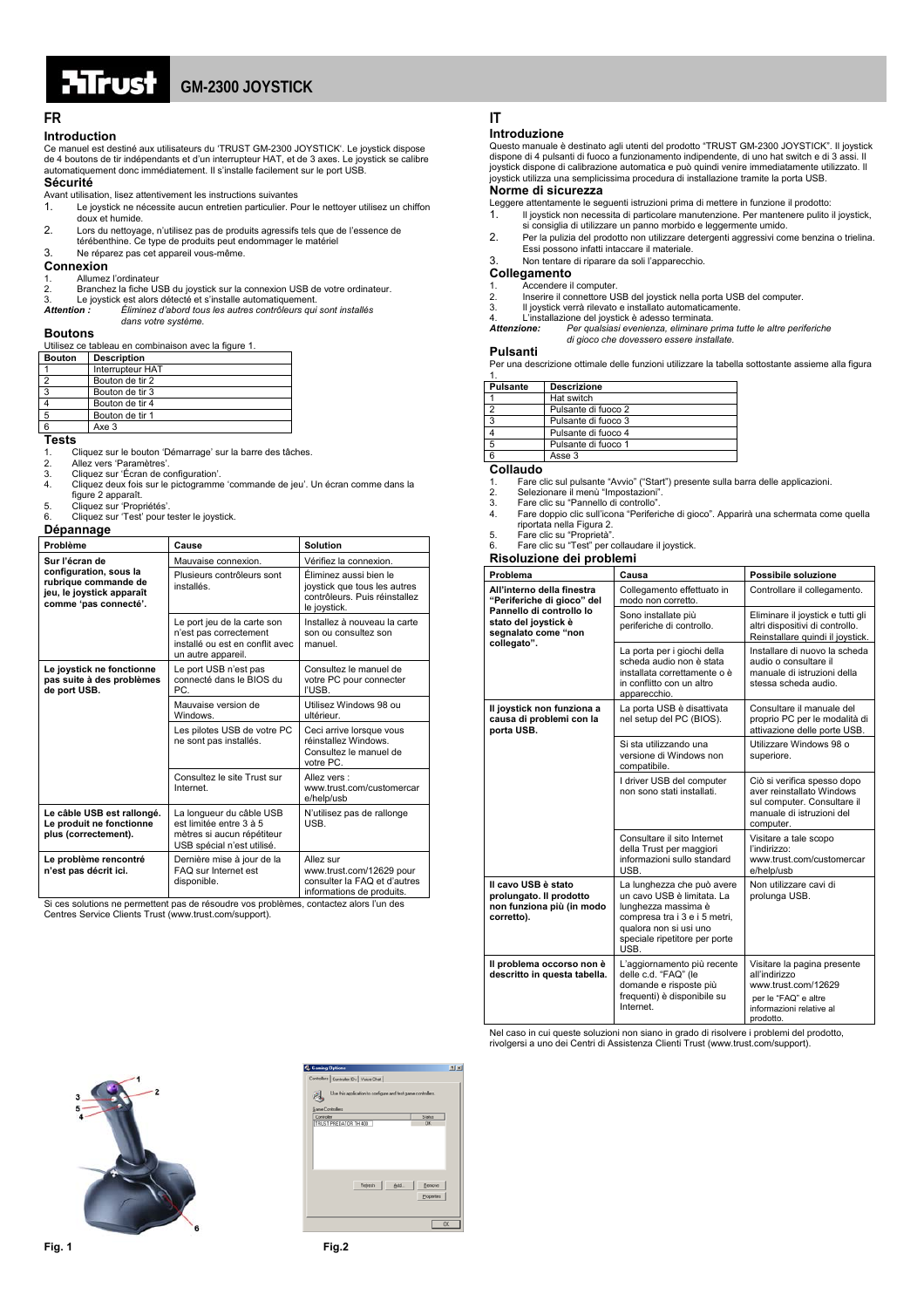

## **GM-2300 JOYSTICK**

### **Introducción**

Este manual va destinado a los usuarios del 'TRUST GM-2300 JOYSTICK'. El joystick dispone de 4 botones de disparo independientes, un HATswitch y 3 ejes. La calibración del joystick es automática y, por lo tanto, está listo para ser utilizado directamente. El joystick utiliza un método de instalación, muy simple, a través del puerto USB.

#### **Normas de seguridad**

Antes de utilizar este producto, lea detenidamente las siguientes instrucciones:

- 1. El joystick no requiere de un mantenimiento especial. Para limpiarlo, utilice un paño suave, ligeramente humedecido.
- 2. No utilice para la limpieza productos agresivos como, por ejemplo, gasolina o terpentina. Éstos pueden deteriorar el material.
- 3. No intente reparar usted mismo este aparato.

#### **Conexión**

#### 1. Encienda el ordenador.

- 2. Inserte la clavija USB del joystick en la conexión USB de su ordenador.<br>2. Inserte la clavija USB del joystick en la conexión USB de su ordenador.<br>3. El joystick será detectado e instalado automáticamente
- 3. El joystick será detectado e instalado automáticamente. 4. Su joystick ha quedado instalado.
- *Nota: Para mayor seguridad, borre primero todos los demás controladores que tenga instalados.*

#### **Botones**

Utilice este cuadro en combinación con la figura 1.

| <b>Botón</b> | Descripción        |
|--------------|--------------------|
|              | <b>HATswitch</b>   |
|              | Botón de disparo 2 |
|              | Botón de disparo 3 |
|              | Botón de disparo 4 |
|              | Botón de disparo 1 |

#### 6 Ejes (3)

**Prueba** 

- 1. Haga clic en el botón 'Start' {inicio} en la barra de tareas.<br>1. Nava a 'Settings' {configuraciones]
- 2. Vaya a 'Settings' {configuraciones]. 3. Haga clic en 'Control panel' {panel de control}.
- 3. Haga clic en 'Control panel' {panel de control}.<br>4. Haga doble clic en el pictograma 'game devices' {dispositivos de juego}. Aparecerá
- una pantalla como la de la figura 2.
- 5. Haga clic en 'properties' {propiedades}. 6. Haga clic en 'Test' para probar el joystick.

#### **Resolución de problemas**

| socialistic de propieti                                                                        |                                                                                                                                  |                                                                                                         |  |  |
|------------------------------------------------------------------------------------------------|----------------------------------------------------------------------------------------------------------------------------------|---------------------------------------------------------------------------------------------------------|--|--|
| Problema                                                                                       | Causa                                                                                                                            | Posible solución                                                                                        |  |  |
| El estado del gamepad en<br>la sección dispositivos de                                         | No está conectado<br>correctamente.                                                                                              | Verifique la conexión.                                                                                  |  |  |
| juego del panel de control<br>es 'no conectado'.                                               | Hay más de un controlador<br>instalado                                                                                           | Borre el gamepad y todos<br>los demás controladores.<br>Instale el gamepad<br>nuevamente.               |  |  |
|                                                                                                | El puerto de juegos de la<br>tarjeta de sonido no está<br>bien instalado o está en<br>conflicto con otro aparato.                | Instale nuevamente la<br>tarjeta de sonido o consulte<br>el manual correspondiente a<br>dicha tarjeta.  |  |  |
| El gamepad no funciona<br>debido a problemas con el<br>puerto USB.                             | El puerto USB está<br>desactivado en la estructura<br>del PC (BIOS).                                                             | Consulte el manual de su<br>PC para activar el puerto<br>USB.                                           |  |  |
|                                                                                                | Versión de Windows<br>equivocada.                                                                                                | Utilice Windows 98 o<br>superior.                                                                       |  |  |
|                                                                                                | Los controladores USB del<br>ordenador no están<br>instalados.                                                                   | Esto sucede generalmente<br>después de haber<br>reinstalado Windows.<br>Consulte el manual de su<br>PC. |  |  |
|                                                                                                | Consulte el sitio Web de<br>Trust en Internet.                                                                                   | Vaya a<br>www.trust.com/customercar<br>e/help/usb                                                       |  |  |
| El cable USB ha sido<br>alargado. Ahora el<br>producto no funciona más<br>(en forma correcta). | La longitud del cable USB<br>es limitada. El máximo está<br>entre 3 y 5 metros si no se<br>utiliza un repetidor USB<br>especial. | No utilice cables de<br>extensión USB.                                                                  |  |  |
| El problema no está<br>contemplado aquí.                                                       | Última actualización de las<br>FAQ disponible en Internet.                                                                       | Vaya a<br>www.trust.com/12629 para<br>consultar las FAQ y otra<br>información sobre el                  |  |  |

producto. Si después de haber intentado estas soluciones sigue teniendo problemas, póngase en contacto con uno de los Centros de Atención al Cliente de Trust (www.trust.com/support).

## **ES PL**

### **Wstęp**

Podręcznik ten przeznaczony jest dla użytkowników 'TRUST GM-2300 JOYSTICK'. Joystick posiada 4 niezależne przyciski ogniowe, hatswitch oraz 3 osie. Joystick kalibruje automatycznie, więc działa bezpośrednio. Instalacja joysticka jest bardzo prosta poprzez port USB.

#### **Środki bezpieczeństwa**

Zanim rozpoczniesz korzystanie z urządzenia, przeczytaj dokładnie poniższe wskazówki:

- 1. Joystick nie wymaga specjalnej konserwacji. Do czyszczenia joysticka korzystaj z
- delikatnej, wilgotnej ściereczki.
- 2. Przy czyszczeniu nie korzystaj z silnych środków, takich jak benzyna czy terpentyna. Mogą one zniszczyć materiał.
- 3. Nie naprawiaj urządzenia samodzielnie.

#### **Podłączanie**

- .<br>Włacz komputer
- 2. Włącz wtyk USB joysticka do wejścia USB komputera.
- 
- 3. Joystick zostanie odszukany i automatycznie zainstalowany. 4. Joystick został zainstalowany. *Uwaga: Dla pewności usuń najpierw wszystkie zainstalowane kontrolery.*

### **Przyciski**

szei tabeli razem z rysunkiem 1.

| Przycisk | Opis               |  |
|----------|--------------------|--|
|          | hatswitch          |  |
| 2        | Przycisk ogniowy 2 |  |
| 3        | Przycisk ogniowy 3 |  |
|          | Przycisk ogniowy 4 |  |
| 5        | Przycisk ogniowy 1 |  |
| 6        | $O5$ 3             |  |

#### **Testowanie**

1. Kliknij przycisk 'Start' na pasku zadań.

- 2. Przejdź do 'Ustawień'.<br>3. Kliknii 'Panel sterowan
- 3. Kliknij 'Panel sterowania'<br>4. Kliknij dwukrotnie ikone
- 4. Kliknij dwukrotnie ikonę 'sterownie grą'. Pojawi się okno przedstawione na rysunku 2. 5. Kliknij 'właściwości'.<br>6. Kliknij 'Test' aby pr
- Kliknij 'Test', aby przetestować joystick.
- **Rozwiązywanie problemów**

| Problem                                                                                      | Przyczyna                                                                                                                                          | Możliwe rozwiązanie                                                                                                                                            |
|----------------------------------------------------------------------------------------------|----------------------------------------------------------------------------------------------------------------------------------------------------|----------------------------------------------------------------------------------------------------------------------------------------------------------------|
| W oknie panelu                                                                               | Nieprawidłowo podłaczony.                                                                                                                          | Sprawdź podłączenia.                                                                                                                                           |
| sterowania, część<br>sterowanie gra, stan<br>joysticka ustawiony jest<br>na "nie połaczony". | Podłaczonych jest więcej<br>kontrolerów.                                                                                                           | Usuń joystick oraz wszystkie<br>pozostałe kontrolery.<br>Zainstaluj joystick na nowo.                                                                          |
|                                                                                              | Port gier karty dżwiękowej<br>nie jest poprawnie<br>zainstalowny lub istnieje<br>konflikt z innym<br>urzadzeniem.                                  | Zainstaluj kartę dźwiękową<br>na nowo lub skorzystaj ze<br>wskazówek instrukcji obsługi<br>karty dźwiękowej.                                                   |
| Joystick nie działa z<br>powodu problemów z<br>portem USB.                                   | Port USB jest wyłączony w<br>BIOS-ie komputera.                                                                                                    | Skorzystaj z instrukcji<br>obsługi komputera, aby<br>włączyć USB.                                                                                              |
|                                                                                              | Nieodpowiednia wersja<br>Windows.                                                                                                                  | Korzystaj z Windows 98 lub<br>nowszej wersji.                                                                                                                  |
|                                                                                              | Sterowniki USB nie zostały<br>zainstalowne w komputerze.                                                                                           | Problem pojawi się po<br>każdej nowej instalacji<br>Windows. Informacje<br>znajdziesz w instrukcji<br>obsługi komputera.                                       |
|                                                                                              | Wiecej informacji na temat<br>USB znajdziesz na stronie<br>internetowej firmy Trust.                                                               | Przejdź do:<br>www.trust.com/customercar<br>e/help/usb                                                                                                         |
| Kabel USB został<br>przedłużony. Urządzenie<br>nie funkcjonuje<br>(poprawnie).               | Dlugość przewodu USB ma<br>ograniczenia. Maksimum<br>jest pomiedzy 3 a 5 metrami,<br>jeśli nie korzysta się ze<br>specjalnego przedłużacza<br>USB. | Nie przedłużaj kabla USB.                                                                                                                                      |
| Twój problem nie został<br>tutaj wymieniony.                                                 | Najświeższe wiadomości<br>znajdują się na stronie w<br>internecie                                                                                  | Przejdź do:<br>www.trust.com/12629, gdzie<br>znajdują się odpowiedzi na<br>najczęściej zadawane<br>pytania oraz pozostałe<br>informacje dotyczące<br>produktu. |

Jeśli żadne z proponowanych rozwiązań nie pomogło w usunięciu problemu Twojego produktu, skontaktuj się z jednym z centrów obsługi konsumenta (www.trust.com/support).



| <b>Gaming Options</b>                                        | $  x  $ $  x  $      |
|--------------------------------------------------------------|----------------------|
| Controllers   Controller IDs   Voice Chat                    |                      |
| Use this application to configure and test game controllers. |                      |
| Game Controllers<br>Controller                               | Status               |
| TRUST PREDATOR TH 400                                        | OK.                  |
|                                                              |                      |
| Rebeth<br>Add.                                               | Benove<br>Properties |
|                                                              | OK.                  |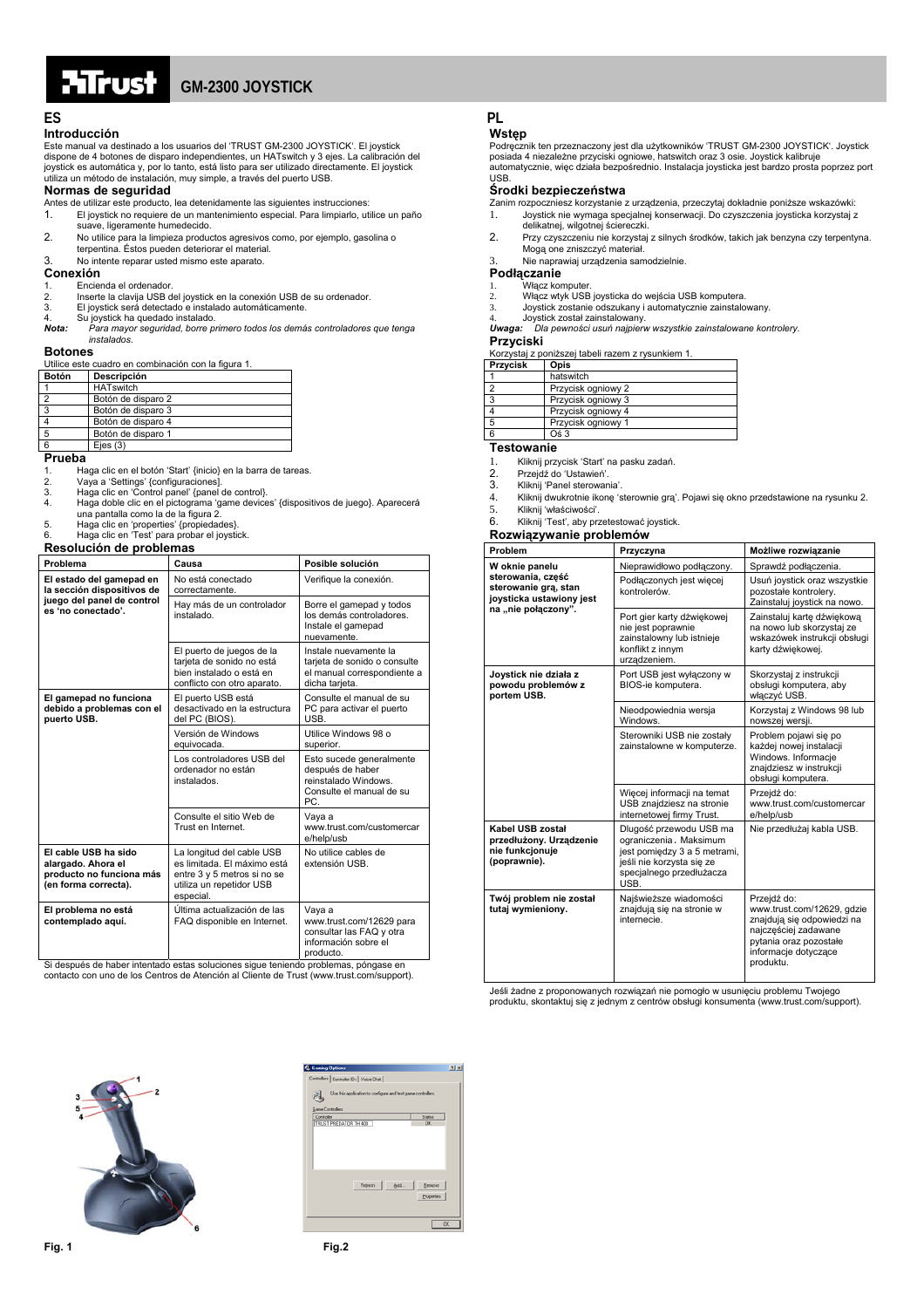

## **GM-2300 JOYSTICK**

## **Inleiding**

Deze handleiding is bedoeld voor gebruikers van de ' TRUST GM-2300 JOYSTICK'. De joystick beschikt over 4 onafhankelijke vuurknoppen een hatswitch en 3 assen. De joystick kalibreert automatisch en werkt dus direct. De joystick gebruikt een simpele installatie methode via de USB poort.

#### **Veiligheid**

Lees voor het gebruik de volgende aanwijzingen goed door:

- 1. De joystick heeft geen speciaal onderhoud nodig. Om de joystick schoon te maken, gebruikt u een licht bevochtigde, zachte doek.
- 2. Gebruik bij het reinigen geen agressieve middelen zoals benzine of terpentine. Deze kunnen het materiaal aantasten.
- 3. Repareer dit apparaat niet zelf.

#### **Aansluiten**

## 1. Zet de computer aan.<br>2 Steek de USB stekkel

- 2. Steek de USB stekker van de joystick in de USB aansluiting van uw computer.<br>3. De joystick wordt gedetecteerd en automatisch geïnstalleerd.
- 
- 
- 3. De joystick wordt gedetecteerd en automatisch geïnstalleerd.<br>4. Uw joystick is geïnstalleerd.<br>**Let op:** *Verwijder voor de zekerheid eerst alle andere controllers die geïnstalleerd zijn.* **Knoppen**

| Gebruik dit tabel in combinatie met figuur 1. |              |  |
|-----------------------------------------------|--------------|--|
| Knop                                          | Omschrijving |  |
|                                               | hatswitch    |  |
|                                               | Vuurknop 2   |  |
| 3                                             | Vuurknop 3   |  |
|                                               | Vuurknop 4   |  |
| -5                                            | Vuurknop 1   |  |
|                                               | As $3$       |  |

#### **Testen**

- 1. Klik op de knop 'Start' op uw taakbalk.<br>2. Ga naar 'Instellingen'.
- 2. Ga naar 'Instellingen'.<br>3. Klik on 'Configuraties
- 3. Klik op 'Configuratiescherm'.
- 4. Dubbelklik op het pictogram 'spelbesturing'. Een scherm zoals figuur 2 verschijnt.<br>5. Klik op 'eigenschappen'.
- 5. Klik op 'eigenschappen'. 6. Klik op 'Test' om de joystick te testen.

#### **Probleem oplossen**

| Probleem                                                                      | Oorzaak                                                                                                                        | Mogelijke oplossing                                                                                                     |  |  |
|-------------------------------------------------------------------------------|--------------------------------------------------------------------------------------------------------------------------------|-------------------------------------------------------------------------------------------------------------------------|--|--|
| In het configuratiescherm                                                     | Niet correct aangesloten.                                                                                                      | Controleer aansluiting.                                                                                                 |  |  |
| onderdeel spelbesturing is<br>de status van de joystick<br>"niet verbonden".  | Er is staan meerdere<br>controllers geïnstalleerd.                                                                             | Verwijder zowel de joystick<br>als alle ander controllers.<br>Installeer de joystick<br>opnieuw.                        |  |  |
|                                                                               | De gameport van de<br>geluidskaart staat niet goed<br>geïnstalleerd of heeft een<br>conflict met een ander<br>apparaat.        | Installeer de geluidskaart<br>opnieuw of raadpleeg de<br>handleiding van de des<br>betreffende geluidskaart.            |  |  |
| Joystick werkt niet<br>vanwege problemen met<br>de USB poort.                 | De USB poort is in de PC<br>setup (BIOS) uitgeschakeld.                                                                        | Raadpleeg de handleiding<br>van uw PC om de USB in te<br>schakelen.                                                     |  |  |
|                                                                               | Verkeerde versie van<br>Windows.                                                                                               | Gebruik Windows 98 of<br>hoger.                                                                                         |  |  |
|                                                                               | De USB drivers van de<br>computer zijn niet<br>geïnstalleerd.                                                                  | Dit gebeurt doorgaans nadat<br>u Windows opnieuw<br>geïnstalleerd hebt.<br>Raadpleeg de handleiding<br>van de computer. |  |  |
|                                                                               | Raapleeg de Trust site op<br>het internet voor meer<br>informatie over USB.                                                    | Ga naar:<br>www.trust.com/customercar<br>e/help/usb                                                                     |  |  |
| USB kabel is verlengd. Nu<br>functioneert het product<br>niet meer (correct). | USB kabellengte is beperkt.<br>Het maximum ligt tussen 3<br>en 5 meter als er geen<br>speciale USB repeater wordt<br>gebruikt. | Gebruik geen USB<br>verlengkabel.                                                                                       |  |  |
| Uw probleem staat hier<br>niet vermeld.                                       | Laatste update van Internet<br>beschikbaar op de Internet<br>site.                                                             | Ga naar:<br>www.trust.com/12629<br>voor FAQ en andere product<br>informatie.                                            |  |  |

Mocht u na deze oplossingen geprobeerd te hebben nog problemen hebben, neem dan contact op met één van de Trust Customer Care Centers (www.trust.com/support).

## **NL PT**

#### **Introdução**

O presente manual de instruções destina-se a utilizadores do 'TRUST GM-2300 JOYSTICK'. O joystick tem 4 botões de disparo independentes, um hatswitch e 3 eixos. O joystick calibrase automaticamente e, portanto, funciona imediatamente. Pode ser instalado de forma muito simples, através de uma porta USB.

#### **Segurança**

- 
- Antes de usar, leia cuidadosamente as seguintes instruções: 1. O joystick não necessita de manutenção especial. Para limpar o joystick, use um pano suave, ligeiramente humedecido.
- 2. Não utilize agentes de limpeza agressivos, tais como o petróleo ou a terebentina. Estas substâncias podem afectar o material.

#### 3. Nunca tente reparar pessoalmente este dispositivo.

#### **Ligar o joystick**

- 1. Ligue a alimentação do computador. 2. Coloque a ficha USB do joystick na porta USB do computador.
- 3. O sistema detecta automaticamente e instala o joystick.
- 
- 4. O joystick está instalado.<br>**Nota:** Para ter a certeza, ren *Nota: Para ter a certeza, remova primeiro todos os outros controladores, instalados previamente*

#### **Botões**

Utilize esta tabela em conjunto com a Figura 1.

|       | <u>Utilize esta tabela en conjunto com a Figura 1.</u> |  |
|-------|--------------------------------------------------------|--|
| Botão | Descricão                                              |  |
|       | hatswitch                                              |  |
|       | Botão de disparo 2                                     |  |
| 3     | Botão de disparo 3                                     |  |
|       | Botão de disparo 4                                     |  |
| 5     | Botão de disparo 1                                     |  |
| 6     | Eixo 3                                                 |  |

## **Teste**

1. Clique em 'Iniciar' (Start) na barra de ferramentas.

2. Vá a 'Definições' (Settings) 3. Clique em 'Ecrã de configuração' (Configuration screen).

- 4. Faça duplo clique no ícone 'Controladores de jogos' (game control) É apresentada uma janela como a indicada na figura 2. 5. Clique em 'Propriedades' (Properties).
- 

6. Clique em 'Teste' (Test) para testar a sensibilidade. **Resolução de problemas** 

| nooonagao ao propionias<br>Problema                                            | Causa                                                                                                                                  | Solução possível                                                                                     |
|--------------------------------------------------------------------------------|----------------------------------------------------------------------------------------------------------------------------------------|------------------------------------------------------------------------------------------------------|
|                                                                                |                                                                                                                                        |                                                                                                      |
| No ecrã de configuração,<br>secção de controladores                            | Não está correctamente<br>ligado.                                                                                                      | Verifique a ligação.                                                                                 |
| de jogos, o estado do<br>joystick indica 'não ligado'<br>(not connected).      | Foi instalado mais de um<br>controlador.                                                                                               | Remova o joystick e todos<br>os outros controladores.<br>Volte a instalar o joystick.                |
|                                                                                | A porta de jogos da placa de<br>com não foi instalada<br>correctamente ou está em<br>conflito com outro<br>dispositivo.                | Reinstale a placa de som ou<br>consulte o manual da placa<br>de some m questão.                      |
| O joystick recusa-se a<br>funcionar por problemas<br>com a porta USB.          | A porta USB foi desactivada<br>na configuração do PC<br>(BIOS).                                                                        | Consulte o manual do PC<br>para active o USB.                                                        |
|                                                                                | Versão errada do Windows.                                                                                                              | Use Windows 98 ou<br>superior.                                                                       |
|                                                                                | Os controladores USB do<br>computador não foram<br>instalados.                                                                         | Isto ocorre, normalmente,<br>depois de ter reinstalado o<br>Windows, Consulte o<br>manual do PC.     |
|                                                                                | Consulte o site online da<br>Trust para mais informações<br>acerca da porta USB.                                                       | Visite: o endereco<br>www.trust.com/customercar<br>e/help/usb                                        |
| O cabo USB foi estendido.<br>O produto deixou de<br>funcionar (correctamente). | O tamanho do cabo USB é<br>limitado. O máximo<br>encontra-se entre 3 e 5<br>metros, se não for utilizado<br>um repetidor USB especial. | Não utilize um cabo USB de<br>extensão.                                                              |
| O problema não se<br>encontra apresentado<br>nesta lista.                      | A actualização do FAQ<br>encontra-se disponível<br>online.                                                                             | Visite o site<br>www.trust.com/12629 para<br>obter o FAQ e outras<br>informações sobre o<br>produto. |

produto. Caso os problemas subsistam após estas soluções, contacte um dos Centros de Apoio ao Cliente da Trust (www.trust.com/support).



| <b>L</b> Gaming Options                                           | T[X]       |  |
|-------------------------------------------------------------------|------------|--|
| Controllers Controller IDs   Voice Chat                           |            |  |
| Use this application to configure and test game controllers.<br>곈 |            |  |
| Game Controllers<br>Controller                                    | Status     |  |
| TRUST PREDATOR TH 400                                             | OK.        |  |
|                                                                   |            |  |
|                                                                   |            |  |
|                                                                   |            |  |
|                                                                   |            |  |
|                                                                   |            |  |
| Rebeth<br>Add                                                     | Benove     |  |
|                                                                   | Properties |  |
|                                                                   |            |  |
|                                                                   | OK         |  |
|                                                                   |            |  |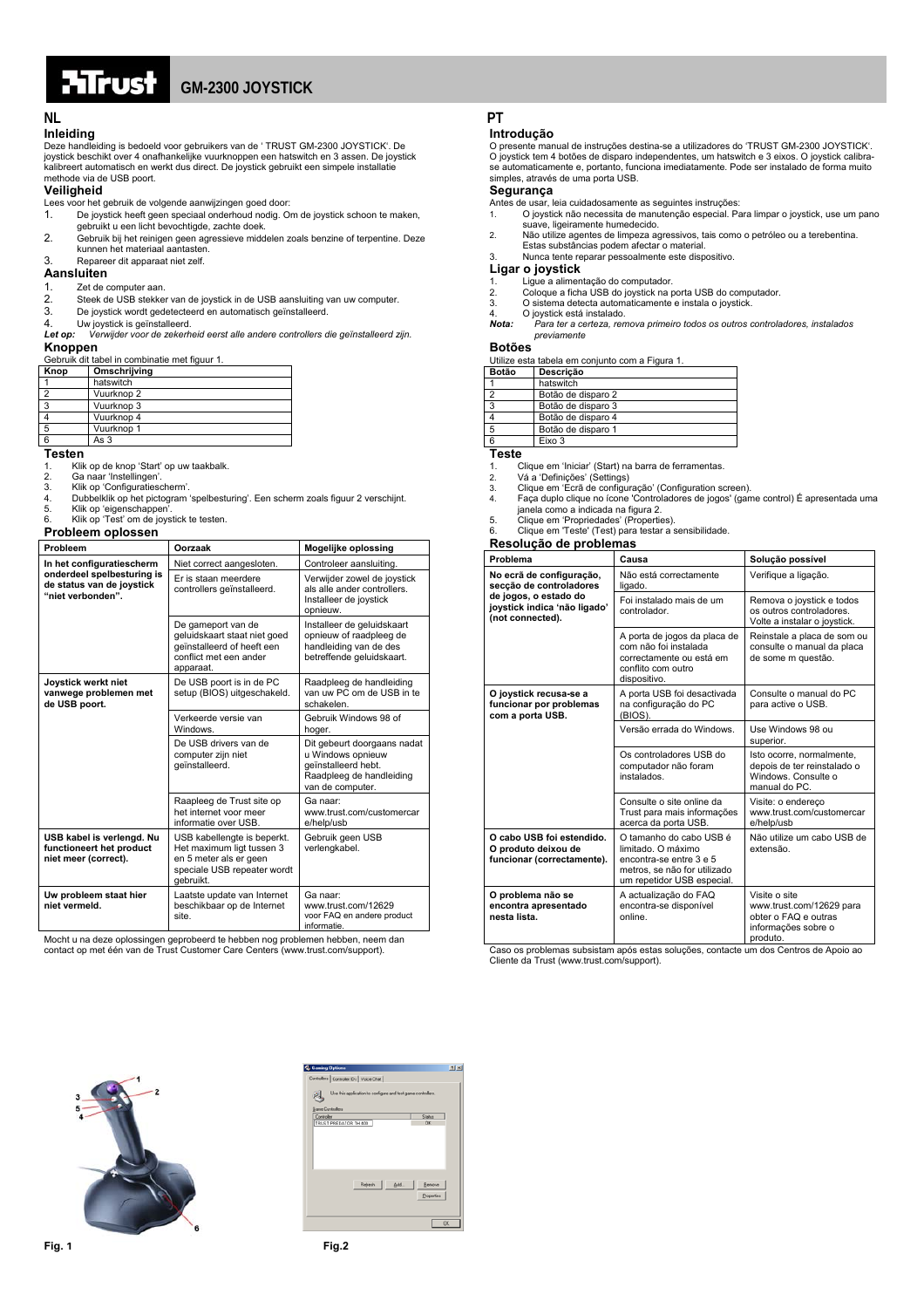

## **GM-2300 JOYSTICK**

### **GR** DK

### **Εισαγωγή**

Αυτό το εγχειρίδιο αυτό προορίζεται για τους χρήστες του "TRUST GM-2300 JOYSTICK". Το χειριστήριο παιχνιδιών διαθέτει 4 διαφορετικά πλήκτρα πυροδότησης, ένα διακόπτη HAT και 3 άξονες. Το χειριστήριο βαθµονοµείται αυτόµατα και άρα λειτουργεί αµέσως. Μπορεί να εγκατασταθεί µε πολύ απλό τρόπο µέσω της θύρας USB.

#### **Ασφάλεια**

- ∆ιαβάστε προσεκτικά τις ακόλουθες οδηγίες πριν τη χρήση: 1. Το χειριστήριο δεν απαιτεί ιδιαίτερη συντήρηση. Χρησιµοποιήστε ένα ελαφρώς υγρό
- και µαλακό πανί για να καθαρίσετε το χειριστήριο. 2. Μη χρησιµοποιείτε ισχυρά καθαριστικά, όπως βενζίνη ή νέφτι. Ενδέχεται να προκαλέσουν βλάβη στο υλικό. 3. Ποτέ µην ανοίγετε ή επισκευάζετε τη συσκευή αυτή µόνοι σας.
- 

#### **Σύνδεση χειριστηρίου**

- 
- 1. Εκκινήστε τον υπολογιστή. 2. Βάλτε το βύσµα USB του χειριστηρίου στη θύρα USB του υπολογιστή σας.
- 
- 3. Το σύστημα θα ανιχνεύσει αυτόματα και θα εγκαταστήσει το χειριστήριο.<br>4. Το χειριστήριο έχει πλέον εγκατασταθεί.<br>**Σημείωση:** Για να βεβαιωθείτε, πρώτα αφαιρέστε όλα τα υπόλοιπα χειριστήρια που ίσως *έχουν εγκατασταθεί προηγουµένως.*

#### **Πλήκτρα**

Χρησιµοποιήστε αυτόν τον πίνακα αυτό σε συνδυασµό µε το σχήµα 1.

| Πλήκτρο | Περιγραφή             |
|---------|-----------------------|
|         | Διακόπτης ΗΑΤ         |
| ົ       | Πλήκτρο πυροδότησης 2 |
| 3       | Πλήκτρο πυροδότησης 3 |
|         | Πλήκτρο πυροδότησης 4 |
| 5       | Πλήκτρο πυροδότησης 1 |
|         | $A$ <i>Fovor</i> 3    |

- 
- 6 | Άξονας 3<br>1. Κάντε κλικ στην "Έναρξη" (Start) στην γραμμή εργαλείων.<br>2. Πηγαίνετε στις "Ρυθμίσεις" (Settings).<br>2. Κάντε κλικ στη "Όθόνη διαμόρφωσης" (Configuration).<br>4. Κάντε διπλό κλικ στο εικονοδιάγραμμα "Έλεγχος παι
- 
- 

| Αντιμετώπιση προβλημάτων                                                                  |                                                                                                                                                                           |                                                                                                                           |  |  |
|-------------------------------------------------------------------------------------------|---------------------------------------------------------------------------------------------------------------------------------------------------------------------------|---------------------------------------------------------------------------------------------------------------------------|--|--|
| Πρόβλημα                                                                                  | Αιτία                                                                                                                                                                     | Πιθανή λύση                                                                                                               |  |  |
| Στην οθόνη διαμόρφωσης,                                                                   | Δεν έγινε σωστή σύνδεση.                                                                                                                                                  | Ελέγξτε τη σύνδεση.                                                                                                       |  |  |
| στον έλεγχο παιχνιδιών, η<br>κατάσταση του<br>χειριστηρίου γράφει "Δεν<br>έχει συνδεθεί". | Έχουν εγκατασταθεί<br>περισσότεροι τους ενός<br>ελεγκτές.                                                                                                                 | Αφαιρέστε το χειριστήριο<br>καθώς και όλους τους<br>ελεγκτές. Εγκαταστήστε εκ<br>νέου το χειριστήριο.                     |  |  |
|                                                                                           | Η θύρα παιχνιδιών της<br>κάρτας ήχου δεν έχει<br>εγκατασταθεί σωστά ή<br>βρίσκεται σε σύγκρουση με<br>κάποια άλλη συσκευή.                                                | Εγκαταστήστε εκ νέου την<br>κάρτα ήχου ή<br>συμβουλευτείτε το εγχειρίδιο<br>της εν λόγω κάρτας ήχου.                      |  |  |
| Το χειριστήριο δεν<br>ανταποκρίνεται λόγω<br>προβλήματος στη θύρα<br>USB.                 | Η θύρα USB δεν έχει<br>απενεργοποιηθεί στη<br>διαμόρφωση του<br>υπολογιστή (BIOS).                                                                                        | Συμβουλευθείτε το εγχειρίδιο<br>χρήσης του υπολογιστή σας<br>για την ενεργοποίηση της<br>θύρας USB.                       |  |  |
|                                                                                           | Λανθασμένη έκδοση των<br>Windows.                                                                                                                                         | Χρησιμοποιήστε Windows<br>98 ή νεότερη έκδοση.                                                                            |  |  |
|                                                                                           | Δεν έχει εγκατασταθεί το<br>πρόγραμμα οδήγησης για<br>USB του υπολογιστή.                                                                                                 | Αυτό συμβαίνει συνήθως<br>μετά την επανεγκατάσταση<br>των Windows.<br>Συμβουλευτείτε το εγχειρίδιο<br>του υπολογιστή σας. |  |  |
|                                                                                           | Συμβουλευτείτε την<br>ιστοσελίδα της Trust για<br>περισσότερες πληροφορίες<br>σχετικά με το USB.                                                                          | Επισκεφθείτε τη διεύθυνση:<br>www.trust.com/customercar<br>e/help/usb.                                                    |  |  |
| Το καλώδιο USB<br>επεκτάθηκε. Το προϊόν δε<br>λειτουργία (σωστά).                         | Το μήκος του καλωδίου USB<br>είναι περιορισμένο. Το<br>μέγιστο δυνατό μήκος<br>κυμαίνεται από 3 έως 5<br>μέτοα, αν δε χρησιμοποιείτε<br>ειδική συσκευή επανάληψης<br>USB. | Μη χρησιμοποιείτε καλώδιο<br>επέκτασης USB.                                                                               |  |  |
| Το πρόβλημα δεν<br>αναφέρεται εδώ.                                                        | Ενημερωμένες Συνήθεις<br>Ερωτήσεις είναι διαθέσιμες<br>στο Διαδίκτυο.                                                                                                     | Επισκεφτείτε τη διεύθυνση<br>www.trust.com/12629 yia<br>FAQ και άλλες πληροφορίες<br>νια το προϊόν.                       |  |  |

Αν εξακολουθείτε να έχετε προβλήµατα αφού έχετε δοκιµάσει τις παραπάνω λύσεις, παρακαλούµε επικοινωνήστε µε ένα από τα Κέντρα Εξυπηρέτησης Πελατών της Trust (www.trust.com/support).



| Controllers   Controller IDs   Voice Chat                    |                      |  |  |
|--------------------------------------------------------------|----------------------|--|--|
| Use this application to configure and test game controllers. |                      |  |  |
| Game Controllers                                             |                      |  |  |
| Controller                                                   | Status               |  |  |
| TRUST PREDATOR TH 400                                        | OK.                  |  |  |
|                                                              |                      |  |  |
| Rebeth<br>Add.                                               | Benove<br>Properties |  |  |
|                                                              | OK                   |  |  |

### **Introduktion**

Denne brugerhåndbog er beregnet til brugere af TRUST GM-2300 JOYSTICK. Joysticket har 4 uafhængige skydeknapper, en topknap og 3 akser. Joysticket kalibreres automatisk og fungerer derfor med det samme. Det installeres let via USB-porten.

### **Sikkerhed**

- Før anvendelse skal følgende instruktioner læses nøje igennem:
- 1. Dette joystick kræver ingen speciel vedligeholdelse. Brug en let fugtet, blød klud til rengøring af joysticket.
- 2. Brug ikke stærke rengøringsmidler, f.eks. benzin eller terpentin. Det kan ødelægge materialet.
- 3. Forsøg aldrig selv at reparere enheden.

**Tilslutning af joysticket** 

- 
- 1. Start computeren. 2. Slut USB-stikket fra joysticket til computerens USB-port. 3. System finder automatisk hardwaren og installerer joysticket.
- 
- 4. Joysticket er nu installeret.<br>**Bemærk:** Du bør fierne alle tidlige *Bemærk: Du bør fjerne alle tidligere installerede kontrolenheder.*

#### **Knapper**

Anvend denne tabel sammen med figur 1.

|      |   | Anveno acime tabér sammen meu nyar n |
|------|---|--------------------------------------|
| Knap |   | <b>Beskrivelse</b>                   |
|      |   | Topknap                              |
|      | ◠ | Skydeknap 2                          |
|      | 3 | Skydeknap 3                          |
|      |   | Skydeknap 4                          |
|      | 5 | Skydeknap 1                          |
|      |   | Akse 3                               |

**Test** 

- 1. Klik på Start på proceslinjen.<br>2. Gå til Indstillinger (Settings).
- 

2. Gå til Indstillinger (Settings). 3. Klik på Konfiguration (Configuration).

- 4. Dobbeltklik på ikonet "spillekontrol" (game control). Der åbnes et vinduet som i figur 2. 5. Klik på Egenskaber (Properties).
- 6. Klik på Test for at afprøve joysticket.

#### **Fejlsøgning**

| Problem                                                                                 | Årsag                                                                                                                        | Mulig løsning                                                                              |
|-----------------------------------------------------------------------------------------|------------------------------------------------------------------------------------------------------------------------------|--------------------------------------------------------------------------------------------|
| I afsnittet spilkontrol på                                                              | Ikke korrekt tilsluttet.                                                                                                     | Kontroller forbindelsen.                                                                   |
| konfigurationsskærmen<br>vises status for joysticket<br>som "ikke tilsluttet".          | Der er installeret mere end<br>en kontroller.                                                                                | Fjern joysticket og alle de<br>andre kontrollere.<br>Geninstaller joysticket.              |
|                                                                                         | Spilporten på lydkortet blev<br>ikke installeret korrekt eller<br>er i konflikt med en anden<br>anvendelse.                  | Geninstaller lydkortet, eller<br>se vejledningen til det<br>pågældende lydkort.            |
| Joystick virker ikke pga.<br>problemer med USB-<br>porten.                              | USB-porten er deaktiveret i<br>computeropsætningen<br>(BIOS).                                                                | Se vejledningen til<br>computeren for at aktivere<br>USB.                                  |
|                                                                                         | Forkert Windows-version                                                                                                      | Brug Windows 98 eller<br>høiere.                                                           |
|                                                                                         | Computerens USB-drivere<br>er ikke installeret.                                                                              | Dette sker ofte efter<br>geninstallation af Windows.<br>Se vejledningen til<br>computeren. |
|                                                                                         | Se Trusts internetside for at<br>få yderligere oplysninger om<br>USB.                                                        | Gå til:<br>www.trust.com/customercar<br>e/help/usb                                         |
| Der blev brugt et USB-<br>forlængerkabel. Produktet<br>fungerer ikke (korrekt)<br>mere. | Længden af USB-kablet er<br>begrænset. Maksimum er<br>mellem 3-5 meter, hvis der<br>ikke bruges en speciel USB-<br>repeater. | Brug ikke en USB-<br>forlængerledning.                                                     |
| Problemet er ikke angivet<br>her.                                                       | Se FAQ-opdatering online.                                                                                                    | Se www.trust.com/12629 for<br>FAQ og andre<br>produktoplysninger.                          |

Hvis der stadig er problemer efter afprøvning af disse løsninger, skal du kontakte et af Trusts kundeservicecen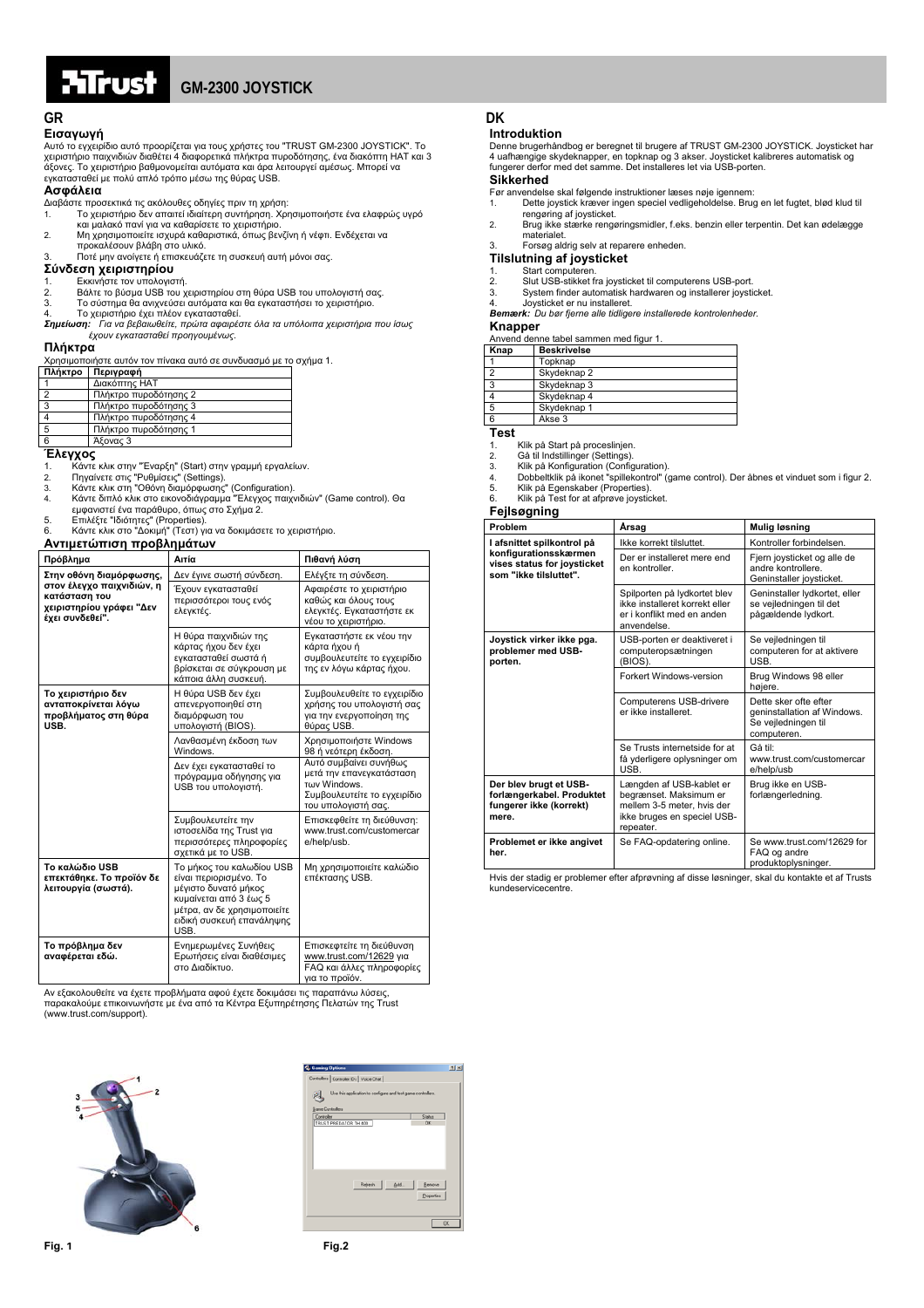

### **SE HU**

### **Inledning**

Denna handbok är avsedd för användare av 'TRUST GM-2300 JOYSTICK'. Styrspaken har 4 oberoende avfyrningsknappar en hattknapp och tre axlar. Styrspaken kalibreras automatiskt och fungerar därför med detsamma. Den kan installeras på ett mycket enkelt sätt genom USB-

## porten. **Säkerhet**

- 
- Läs anvisningarna nedan noga före användning. 1. Styrspaken kräver inget speciellt underhåll. Rengöring av styrspaken görs med en lätt fuktad mjuk trasa.
- 2. Använd inte frätande rengöringsmedel som bensin eller lacknafta. Dessa kan skada materialet.
- 3. Försök aldrig att öppna eller laga aldrig enheten själv.

### **Ansluta styrspaken**

- 
- 1. Slå på datorn. 2. Sätt in styrspakens USB-kontakt i datorns USB-port. 3. Systemet känner automatiskt av styrspaken och installerar den.
- 
- 4. Styrspaken är nu installerad. *Obs: Kontrollera att du först avlägsnar alla andra styrdon som installerats.*

#### **Knappar**

|  |  | Använd tabellen tillsammans med figur 1. |  |  |  |
|--|--|------------------------------------------|--|--|--|
|--|--|------------------------------------------|--|--|--|

| Knapp        | <b>Beskrivning</b> |  |  |
|--------------|--------------------|--|--|
|              | hattknapp          |  |  |
|              | Avfyrningsknapp 2  |  |  |
| $\mathbf{B}$ | Avfyrningsknapp 3  |  |  |
|              | Avfyrningsknapp 4  |  |  |
| -5           | Avfyrningsknapp 1  |  |  |
| 6            | Axel 3             |  |  |
|              |                    |  |  |

**Test**<br>1.<br>2.

1. Klicka på 'Start' i verktygsfältet. 2. Gå till 'Inställningar' (Settings).

- 
- 3. Klicka på 'Konfigurationsskärm' (Configuration). 4. Dubbelklicka på bilden 'spelkontroll'. Ett fönster visas som i Figur 2.
- 
- 5. Klicka på 'Egenskaper' (Properties). 6. Klicka på 'Test' för att testa styrspaken.

## **Felsökning**

|  |  | Feisokiii |  |
|--|--|-----------|--|
|  |  |           |  |

| Problem                                                                                             | Orsak                                                                                                                        | Möjlig lösning                                                                                        |
|-----------------------------------------------------------------------------------------------------|------------------------------------------------------------------------------------------------------------------------------|-------------------------------------------------------------------------------------------------------|
| På                                                                                                  | Inte ordentligt ansluten.                                                                                                    | Kontrollera anslutningen.                                                                             |
| konfigurationsskärmen,<br>under Spelkontroll anges<br>status för styrspaken som<br>'inte ansluten'. | Mer än en kontroll har<br>installerats.                                                                                      | Ta bort styrspaken och alla<br>andra kontroller.<br>Ominstallera styrspaken.                          |
|                                                                                                     | Spelporten på ljudkortet<br>installerades inte ordentligt<br>eller har konflikter med en<br>annan enhet.                     | Installera om ljudkortet eller<br>läs handboken för det<br>aktuella ljudkortet.                       |
| Styrspaken fungerar inte<br>p.g.a. problem med USB-<br>porten.                                      | USB-porten inaktiverades i<br>datorns konfiguration<br>(BIOS).                                                               | Läs handboken till datorn för<br>att aktivera USB.                                                    |
|                                                                                                     | Fel Windows-version.                                                                                                         | Använd Windows 98 eller<br>senare.                                                                    |
|                                                                                                     | Datorns USB-drivrutiner har<br>inte installerats.                                                                            | Detta händer vanligtvis efter<br>att Windows har installerats<br>om. Läs handboken till din<br>dator. |
|                                                                                                     | Sök efter mer information<br>om USB på Trusts<br>webbplats.                                                                  | Gå till:<br>www.trust.com/customercar<br>e/help/usb.                                                  |
| USB-kabeln drogs ut.<br>Produkten fungerar inte<br>längre ordentligt.                               | Längden på USB-kabeln är<br>begränsad. Högsta längd är<br>mellan 3 och 5 meter om<br>ingen särskild USB-repeater<br>används. | Använd inte USB-<br>förlängningssladd.                                                                |
| Problemet finns inte med<br>här.                                                                    | Det finns uppdaterade<br>vanliga frågor på Internet.                                                                         | Gå till www.trust.com/12629<br>för frågor och svar och<br>annan produktinformation.                   |

Om du fortfarande skulle ha problem när du följt dessa instruktioner kan du kontakta ett av våra Trust Customer Care Centres (www.trust.com/support).

#### **Bevezetés**

Ez az útmutató a TRUST GM-2300 JOYSTICK botkormány használóinak szól. A botkormány 4 független tűzgombbal, egy felső (hat) kapcsolóval és 3 tengellyel rendelkezik. A botkormány automatikusan beállítja magát és így azonnal működőképes. Nagyon egyszerű módon, az USB porton keresztül telepíthető.

#### **Biztonság**

- 
- Használat előtt figyelmesen olvassa el az alábbi biztonsági előírásokat: 1. A botkormány nem igényel semmilyen különösebb karbantartást. A botkormány
- tisztításához kissé benedvesített, puha törlőruhát használjon. 2. Ne használjon olyan agresszív tisztító anyagokat, mint a benzin vagy a terpentin. Ezek károsíthatják az anyagát. 3. Soha ne javítsa az eszközt saját kezűleg.

#### **A botkormány csatlakoztatása**

- 1. Indítsa el a számítógépet. 2. Illessze a botkormány USB csatlakozóját a számítógép USB portjába. 3. A rendszer automatikusan megtalálja és telepíti az eszközt. 4. A botkormány telepítése kész.
- 
- 

*Megjegyzés: A biztonság kedvéért először távolítson el minden, korábban telepített vezérlő eszközt.*

#### **Gombok**

|      | A táblázat és az 1. ábra együtt használandó. |  |  |
|------|----------------------------------------------|--|--|
| Gomb | Leírás                                       |  |  |
|      | felső (hat) kapcsoló                         |  |  |
| ີ    | 2-es tűzgomb                                 |  |  |
| 3    | 3-as tűzgomb                                 |  |  |
|      | 4-es tűzgomb                                 |  |  |
|      | 1-es tűzgomb                                 |  |  |

## 3-as tengely

- **Tesztelés**  1. Kattintson az eszköztárban található "Start" gombra.
- 
- 
- 2. Lépjen be a "Beállítások" (Settings) menüpontba.<br>3. Kattintson a "Konfiguráció" (Configuration) lehetőségre.<br>4. Kattintson duplán a "játékvezérlő" piktogramra. Megjelenik a 2. ábrán látható ablak.<br>5. Kattintson a "Tulaj
- 
- 

### **Hibaelhárítás**

| Probléma                                                                          | Ok                                                                                                                                            | Lehetséges megoldás                                                                                                    |
|-----------------------------------------------------------------------------------|-----------------------------------------------------------------------------------------------------------------------------------------------|------------------------------------------------------------------------------------------------------------------------|
| A játékvezérlő egységben,<br>a konfigurációs képernyőn                            | Nincs megfelelően<br>csatlakoztatva.                                                                                                          | Ellenőrizze a csatlakozást.                                                                                            |
| a botkormány állapota<br>mellett a "nincs<br>csatlakoztatva" üzenet<br>olvasható. | Több vezérlő eszközt is<br>telepítettek.                                                                                                      | Távolítsa el a botkormányt<br>és a többi vezérlő eszközt.<br>Telepítse úira a<br>botkormányt.                          |
|                                                                                   | A hangkártya gameport<br>csatlakozóját nem<br>megfelelően telepítették,<br>vagy ütközik valamilyen más<br>eszközzel.                          | Telepítse újra a hangkártyát,<br>vagy tanulmányozza a<br>hangkártya kézikönyvét.                                       |
| A botkormány az USB-vel<br>kapcsolatos problémák<br>miatt nem válaszol.           | Az USB portot a PC<br>beállításokban (BIOS)<br>kikapcsolták.                                                                                  | Nézze meg a PC<br>kézikönyvében, hogy<br>hogyan lehet az USB-t<br>aktiválni                                            |
|                                                                                   | Nem megfelelő Windows<br>verzió.                                                                                                              | Használjon magasabb<br>verzióiú Windowst 98                                                                            |
|                                                                                   | A számítógép USB<br>illesztőprogramját nem<br>telepítették.                                                                                   | Ez a hiba általában a<br>Windows újratelepítését<br>követően merülhet fel.<br>Tanulmányozza a PC<br>kézikönyvét.       |
|                                                                                   | Az USB-vel kapcsolatos<br>további információkért<br>látogasson el a Trust<br>webhelyére.                                                      | Látogasson el a<br>www.trust.com/customercar<br>e/help/usb.                                                            |
| Az USB kábel hosszát<br>meanövelték. A termék<br>nem működik<br>(megfelelően).    | Az USB kábel hosszúsága<br>korlátozva van. A maximálás<br>hosszúság 3 és 5 méter<br>között van, amennyiben nem<br>használnak USB jelismétlőt. | Ne használjon USB<br>hosszabbító kábelt.                                                                               |
| A probléma nem szerepel<br>ebben a felsorolásban.                                 | Online elérhetők a<br>leafrissebb GYIK-ok<br>(gyakran ismételt kérdések,<br>angol rövidítéssel FAQ).                                          | A www.trust.com/12629<br>oldalon találja a gyakran<br>ismételt kérdéseket (FAQ)<br>és az egyéb<br>termékinformációkat. |

Ha ezek után még mindig problémákba ütközik, kérjük, forduljon a Trust Vevőszolgálati Központok valamelyikéhez.



| <b>Gaming Options</b>                                              | 7x                   |
|--------------------------------------------------------------------|----------------------|
| Controllers   Controller IDs   Voice Chat                          |                      |
| Use this application to configure and test game controllers.<br>ġ, |                      |
| Game Controllers                                                   |                      |
| Controller                                                         | Status               |
| TRUST PREDATOR TH 400                                              | OK.                  |
|                                                                    |                      |
| Rebeth<br>Add                                                      | Benove<br>Properties |
|                                                                    | OK                   |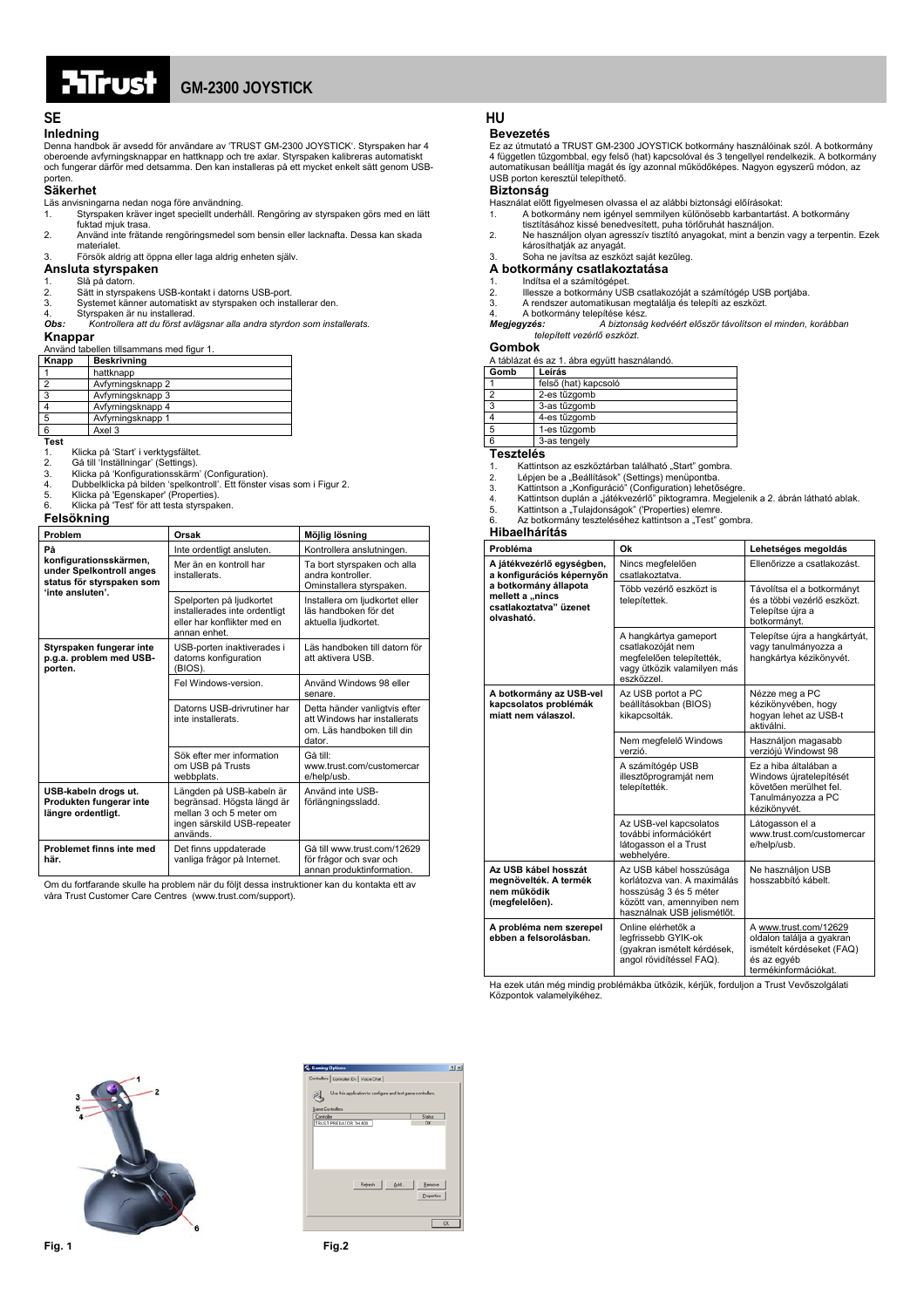# **FITC:**

## **GM-2300 JOYSTICK**

### **Úvod**

Tento návod je určen pro uživatele TRUST GM-2300 JOYSTICK. Joystick má 4 nezávislá akční tlačítka, křížový spínač a 3 osy. Automaticky se kalibruje a je okamžitě připraven k použití. Instaluje se velice jednoduše přes port USB.

**Bezpečnostní opatření** Před použitím si pečlivě přečtěte následující pokyny:

- 1. Joystick nevyžaduje žádnou zvláštní údržbu. Joystick čistěte navlhčeným jemným hadříkem.
- 2. Nepoužívejte agresivní čistící prostředky jako benzín nebo terpentýn. Tyto látky by mohly mít vliv na materiál.
- 3. Zařízení nikdy sami neopravujte.
- **Zapojení joysticku**
- 1. Spusťte počítač. 2. Zástrčku USB joysticku zasuňte do portu USB v počítači. 3. Joystick bude automaticky nalezen a instalován.
- 
- 4. Joystick je nyní nainstalován. *Poznámka: Nejdříve odstraňte všechny ostatní, dříve nainstalované, ovladače.*

### **Tlačítka**

Používejte tuto tabulku společně s obrázkem 1.

| Tlačítko | Popis            |
|----------|------------------|
|          | křížový spínač   |
|          | Akční tlačítko 2 |
| -3       | Akční tlačítko 3 |
|          | Akční tlačítko 4 |
| -5       | Akční tlačítko 1 |
|          | Osa 3            |

#### **Testování**

1. Klepněte na tlačítko Start na panelu nástrojů.<br>2. Přejděte na možnost Nastavení (Settings).

- 2. Přejděte na možnost Nastavení (Settings). 3. Klepněte na obrazovku Konfigurace (Configuration).
- 4. Poklepejte na piktogram pro herní ovladač. Otevře se okno zobrazené na obrázku 2. <br>5. Klepněte na tlačítko Vlastnosti (Properties).<br>6. Klepnutím na tlačítko Test spusťte test joysticku.
- 
- 

#### **Odstraňování potíží**

| Problém                                                          | Příčina                                                                                                    | Možné řešení                                                                                        |
|------------------------------------------------------------------|------------------------------------------------------------------------------------------------------------|-----------------------------------------------------------------------------------------------------|
| Stav joysticku v části pro                                       | Nesprávné připojení.                                                                                       | Zkontrolovat připojení.                                                                             |
| ovládání hry na<br>konfigurační obrazovce je<br>"nepřipojen".    | Bylo nainstalováno více<br>ûðshslvo                                                                        | Odstraňte oba joysticky a<br>všechny další ovladače.<br>Nainstalujte joystick znovu.                |
|                                                                  | Herní port zvukové karty<br>nebyl řádně instalován nebo<br>je v konfliktu s jiným<br>zařízením.            | Nainstalujte znovu zvukovou<br>kartu nebo se podívejte do<br>příručky k příslušné zvukové<br>kartě. |
| Joystick byl odmítnut<br>kvůli problémům s portem<br>USB.        | Port USB není povolen v<br>nastavení počítače (BIOS).                                                      | Podívejte se do příručky<br>k počítače, jak aktivovat port<br>USB.                                  |
|                                                                  | Špatná verze systému<br><b>Windows</b>                                                                     | Použijte Windows 98 nebo<br>vvšší.                                                                  |
|                                                                  | V počítači nejsou<br>nainstalovány ovladače<br>USB.                                                        | K tomu obvykle dochází po<br>opakované instalaci systému<br>Windows. Podívejte se do<br>příručky.   |
|                                                                  | Více informací o USB<br>naleznete na webových<br>stránkách firmy Trust.                                    | Vyhledejte adresu:<br>www.trust.com/customercar<br>e/help/usb                                       |
| Kabel USB byl prodloužen.<br>Výrobek již nefunguje<br>(správně). | Délka kabelu USB je<br>omezena. Maximum je mezi<br>3 až 5 metry, není-li použit<br>speciální opakovač USB. | Nepoužívejte prodlužovací<br>kabel USB                                                              |
| Problém zde není uveden.                                         | Aktuální verze často<br>kladených otázek je k<br>dispozici na Internetu.                                   | Časté otázky a další<br>informace o výrobku<br>naleznete na adrese<br>www.trust.com/12629.          |

Pokud nelze problémy odstranit ani pomocí uvedených řešení, obraťte se na centrum péče o zákazníky společnosti Trust (www.trust.com/support).

## **CZ SK**

### **Úvod**

Tento návod je určený pre používateľov pákového ovládača "TRUST GM-2300 JOYSTICK".<br>Pákový ovládač má 4 nezávislé akčné tlačidlá, prepínač HAT a 3 osi. Pákový ovládač sa automaticky kalibruje a preto funguje okamžite. Dá sa veľmi jednoducho nainštalovať cez port USB.

#### **Bezpečnosť**

- 
- Pred použitím si dôkladne preštudujte nasledujúce pokyny: 1. Pákový ovládač nevyžaduje žiadnu špeciálnu údržbu. Na čistenie pákového ovládača používajte navlhčenú, jemnú textíliu.
- 2. Nepoužívajte žiadne agresívne čistiace prostriedky, ako napríklad benzín alebo terpentín. Mohli by poškodiť materiál. 3. Zariadenie sa nikdy nepokúšajte sami opravovať.
- 

### **Pripojenie pákového ovládač<sup>a</sup>** 1. Zapnite počítač.

- 2. Zástrčku USB pákového ovládača zapojte do portu USB počítača.
- 
- 

3. Systém automaticky zistí a nainštaluje pákový ovládač. 4. Pákový ovládač je teraz nainštalovaný. *Poznámka: Pre istotu najprv odstráňte všetky predtým nainštalované ovládacie zariadenia.* **Tlačidlá**

#### **Tu**<br>uľku používajte spolu s obr. 1

| Tlačidlo | rato tabanta podzivajto opola o obi. 1.<br>Popis |  |
|----------|--------------------------------------------------|--|
|          | Prepínač HAT                                     |  |
| 2        | Akčné tlačidlo 2                                 |  |
| 3        | Akčné tlačidlo 3                                 |  |
|          | Akčné tlačidlo 4                                 |  |
| 5        | Akčné tlačidlo 1                                 |  |
| 6        | Os <sub>3</sub>                                  |  |

- 
- 
- **Testovanie**<br>1. Kliknite na "Štart" (Start) na paneli s nástrojmi.<br>2. Prejdite na "Nastavenie" (Settings).<br>3. Kliknite na "Konfiguračná obrazovka" (Configuration).<br>4. Dvakrát kliknite na piktogram "ovládanie hier" (game co na obr. 2.<br>5. Kliknite na "Vlastnosti" (Properties).<br>6. Ak chcete pákový ovládač otestovať, kliknite na "Test".
- 
- 

## **Riešenie problémov**

| Problém                                                                                                                                 | Príčina                                                                                                               | Možné riešenie                                                                                              |
|-----------------------------------------------------------------------------------------------------------------------------------------|-----------------------------------------------------------------------------------------------------------------------|-------------------------------------------------------------------------------------------------------------|
| V časti "ovládanie hier"<br>(game control)<br>konfiguračnej obrazovky<br>je stav pákového ovládača<br>"nepripojený" (not<br>connected). | Pákový ovládač nie je<br>správne pripojený.                                                                           | Skontrolujte pripojenie.                                                                                    |
|                                                                                                                                         | Bolo najnštalované vjac ako<br>jedno ovládacie zariadenie.                                                            | Odstráňte pákový ovládač<br>a všetky ostatné ovládacie<br>zariadenia. Pákový ovládač<br>znova nainštaluite. |
|                                                                                                                                         | Hrací port zvukovej karty<br>nebol správne nainštalovaný<br>alebo je v konflikte s iným<br>zariadením.                | Znova nainštalujte zvukovú<br>kartu alebo si pozrite<br>príručku k danej zvukovej<br>karte.                 |
| Pákový ovládač nefunguje<br>pre problémy s portom<br>USB.                                                                               | Port USB bol deaktivovaný<br>v systéme BIOS počítača.                                                                 | Spôsob aktivácie portu USB<br>si pozrite v príručke<br>k počítaču.                                          |
|                                                                                                                                         | Nesprávna verzia systému<br>Windows.                                                                                  | Použite systém Windows 98<br>alebo novšiu verziu.                                                           |
|                                                                                                                                         | Ovládač USB počítača nebol<br>nainštalovaný.                                                                          | Zvyčajne sa to stáva po<br>opätovnej inštalácii systému<br>Windows. Pozrite si príručku<br>k počítaču.      |
|                                                                                                                                         | Ďalšie informácie o USB<br>nájdete na internetovej<br>stránke spoločnosti Trust.                                      | Prejdite na adresu:<br>www.trust.com/customercar<br>e/help/usb                                              |
| Kábel USB bol predĺžený.<br>Výrobok už (správne)<br>nefunguje.                                                                          | Dĺžka kábla USB je<br>obmedzená. Maximálna<br>dĺžka je 3 až 5 metrov, ak sa<br>nepoužije špeciálny<br>zosilňovač USB. | Nepoužívajte predlžovací<br>kábel USB.                                                                      |
| Problém tu nie je uvedený.                                                                                                              | Aktuálne často kladené<br>otázky (FAQ) sú dostupné<br>online.                                                         | Často kladené otázky<br>a ďalšie informácie<br>o výrobku nájdete na adrese<br>www.trust.com/12629.          |

Ak sa problém neodstráni ani po vyskúšaní týchto riešení, obráťte sa na centrá starostlivosti o zákazníkov spoločnosti Trust (www.trust.com/support).



| <b>Q.</b> Gaming Options                                          | T[X]       |  |  |
|-------------------------------------------------------------------|------------|--|--|
| Controllers Controller IDs   Voice Chat                           |            |  |  |
| Use this application to configure and test game controllers.<br>3 |            |  |  |
| Game Controllers<br>Controller                                    | Status     |  |  |
| TRUST PREDATOR TH 400                                             | OK.        |  |  |
|                                                                   |            |  |  |
|                                                                   |            |  |  |
|                                                                   |            |  |  |
|                                                                   |            |  |  |
| Rebeth<br>Add                                                     | Benove     |  |  |
|                                                                   | Properties |  |  |
|                                                                   |            |  |  |
|                                                                   | OK.        |  |  |
|                                                                   |            |  |  |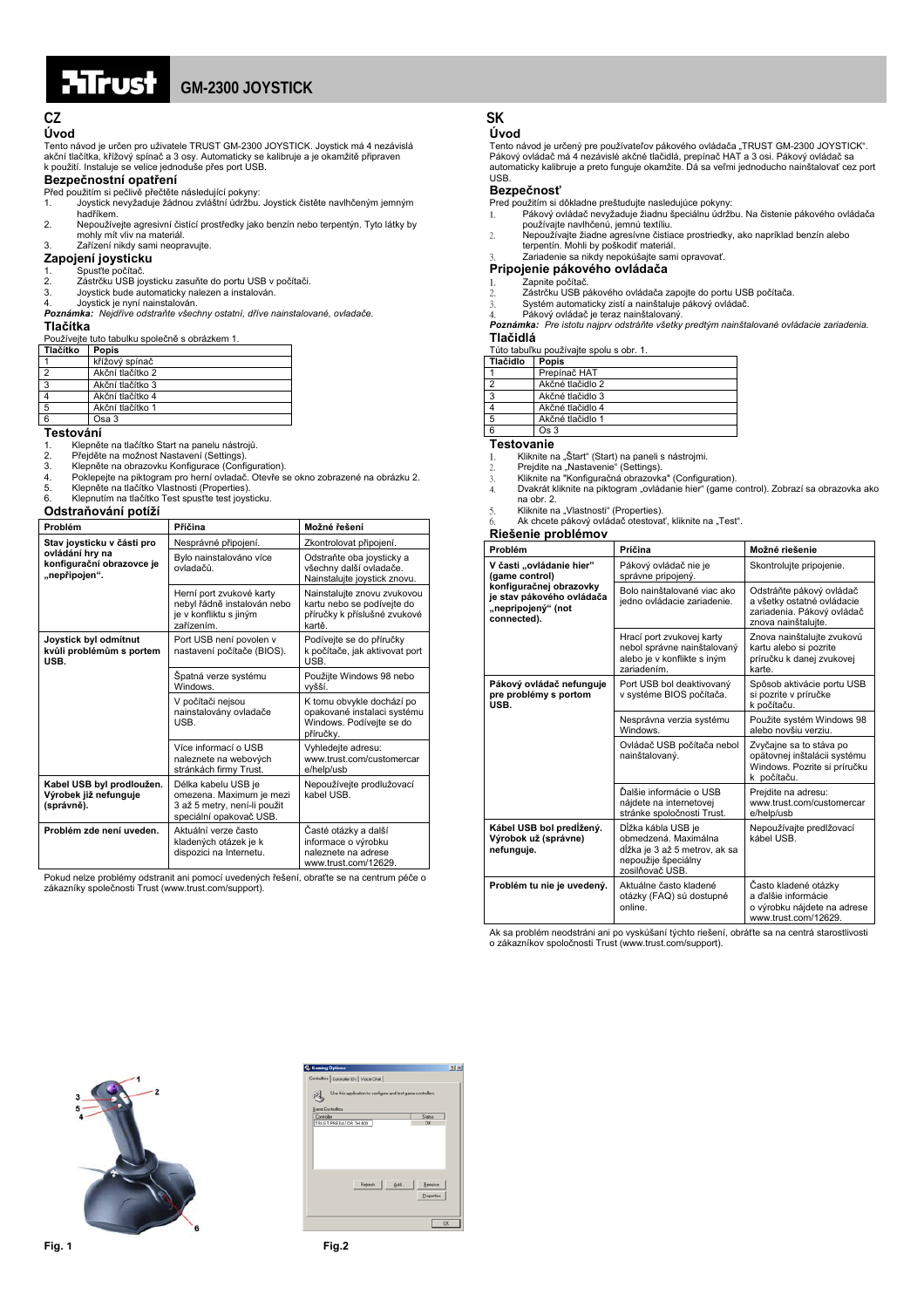# . . . . <del>. . . .</del> .

## **GM-2300 JOYSTICK**

## **Johdanto**

Tämä opaskirja on tarkoitettu TRUST GM-2300 JOYSTICK käyttäjille. Peliohjaimessa on 4 itsenäistä tulituspainiketta, hattukytkin ja 3 akselia. Peliohjain kalibroituu automaattisesti ja toimii siksi välittömästi. Se on helppo asentaa USB-portin kautta.

### **Turvallisuus**

Lue seuraavat ohjeet huolella ennen käyttöä:

- 1. Peliohjain ei vaadi mitään erityisiä huoltotoimia. Käytä peliohjaimen puhdistamiseen kevyesti kostutettua pehmeää liinaa.
- 2. Älä käytä voimakkaita puhdistusaineita kuten petrolia tai tärpättiä. Ne voivat vahingoittaa laitetta.
- 3. Älä koskaan yritä korjata laitetta itse.

### **Peliohjaimen kytkeminen**

- 
- 
- 

# 1. Käynnistä tietokone<br>2. Liitä peliohjaimen USB-liitin tietokoneen USB-porttiin.<br>3. Järjestelmä tunnistaa peliohjaimen automaattisesti ja asentaa sen.<br>4. Peliohjain on nyt asennettu.<br>**Huomautus:** Poista varmuuden vuoksi e

#### **Painikkeet**

| Käytä tätä taulukkoa yhdessä kuvan 1 kanssa. |
|----------------------------------------------|
|                                              |

| Painike | <b>Kuvaus</b>    |
|---------|------------------|
|         | Hattukytkin      |
|         | Tulituspainike 2 |
|         | Tulituspainike 3 |
|         | Tulituspainike 4 |
| -5      | Tulituspainike 1 |
| 6       | Akseli 3         |

#### **Testaaminen**

1. Napsauta tehtäväpalkin Käynnistä (Start) -painiketta.<br>2. Valitse Asetukset (Settings)

- 2. Valitse Asetukset (Settings). 3. Avaa Ohjauspaneeli (Configuration).
- 
- 4. Kaksoisnapsauta Peliohjaimet (Game Controls) -kuvaketta. Näyttöön tulee kuvan 2 mukainen ikkuna.
- 5. Valitse Ominaisuudet (Properties). 6. Valitse Testaa (Test) testataksesi peliohjainta.

### **Vianmääritys**

| Ongelma                                                                                                                  | Syy                                                                                                                                                                     | Mahdollinen ratkaisu                                                                                       |
|--------------------------------------------------------------------------------------------------------------------------|-------------------------------------------------------------------------------------------------------------------------------------------------------------------------|------------------------------------------------------------------------------------------------------------|
| Ohjauspaneelin<br>Peliohjaimet (Game<br>Controls) -ikkunassa<br>peliohjaimen tilana on "ei<br>yhteyttä" (not connected). | Peliohjainta ei ole kytketty<br>oikein.                                                                                                                                 | Tarkista kytkentä.                                                                                         |
|                                                                                                                          | On asennettu useita<br>ohjaimia.                                                                                                                                        | Poista sekä peliohjain että<br>kaikki muut ohjaimet.<br>Asenna peliohjain uudelleen.                       |
|                                                                                                                          | Äänikortin peliohjainta ei ole<br>asennettu oikein tai se on<br>ristiriidassa toisen laitteen<br>kanssa.                                                                | Asenna äänikortti uudelleen<br>tai katso tietoja äänikortin<br>ohjekirjasta.                               |
| Peliohjain ei toimi, koska<br>USB-portin kanssa on<br>ongelmia.                                                          | USB-portti on poistettu<br>käytöstä tietokoneen<br>asetuksissa (BIOS).                                                                                                  | Katso tietokoneen<br>ohjekirjasta, kuinka USB-<br>portti otetaan käyttöön.                                 |
|                                                                                                                          | Väärä Windows-versio.                                                                                                                                                   | Käytä Windows 98:aa tai<br>uudempaa versiota.                                                              |
|                                                                                                                          | Tietokoneeseen ei ole<br>asennettu USB-ohjaimia.                                                                                                                        | Näin käy yleensä, kun<br>Windows on asennettu<br>uudelleen. Katso lisätietoja<br>tietokoneen ohjekirjasta. |
|                                                                                                                          | Katso lisätietoja USB:stä<br>Trustin sivustosta.                                                                                                                        | Osoite on<br>www.trust.com/customercar<br>e/help/usb                                                       |
| USB-kaapelia on jatkettu.<br>Tuote ei toimi enää<br>(oikein).                                                            | USB-kaapelin pituus on<br>rajallinen. Maksimipituus on<br>3-5 metriä, jollei käytetä<br>erityistä USB-toistinta.                                                        | Älä käytä USB-jatkojohtoa.                                                                                 |
| Ongelma ei ole<br>luettelossa.                                                                                           | Usein esitettyjen<br>kysymysten päivitys on<br>saatavilla Internetissä.<br>ollet ennistu ratkojeemaan engelmaasi näillä ehioilla, eta yhteyttä Trustin esiakoenakvaluun | Sivustosta<br>www.trust.com/12629 löydät<br>usein kysytyt kysymykset<br>(FAQ) ja muita tuotetietoja.       |

Jollet onnistu ratkaisemaan ongelmaasi näillä ohjeilla, ota yhteyttä Trustin asiakaspalveluun (www.trust.com/support).

### **FI** NO

### **Introduksjon**

Denne håndboken er beregnet på brukere av TRUST GM-2300 JOYSTICK. Styrespaken har<br>fire uavhengige knapper, en hatswitch og tre akser. Styrespaken kalibreres automatisk, og er<br>derfor straks klar til bruk. Den installeres en

### **Sikkerhet**

- Les følgende instruksjoner nøye før bruk: 1. Styrespaken krever ingen spesiell form for vedlikehold. Bruk en lett fuktet, myk klut til å rengjøre styrespaken.
- 2. Ikke bruk sterke rengjøringsmidler som bensin eller terpentin. Disse kan angripe
- materialet. 3. Ikke prøv å reparere enheten selv.

## **Koble til styrespaken**

- 
- 1. Start datamaskinen.<br>2. Sett styrespakens U
- 2. Sett styrespakens USB-plugg i en USB-port på datamaskinen. 3. Systemet registrer og installerer styrespaken automatisk. 4. Styrespaken er nå installert.
- 
- *Merk: Fjern for sikkerhets skyld alle tidligere installerte kontrollere.*

## **Knapper**

Bruk denne tabellen sammen med figur 1.

| Knapp | <b>Beskrivelse</b> |  |
|-------|--------------------|--|
|       | Hatswitch          |  |
|       | Avfyringsknapp 2   |  |
| 3     | Avfyringsknapp 3   |  |
|       | Avfyringsknapp 4   |  |
| 5     | Avfyringsknapp 1   |  |
| 6     | Akse 3             |  |

**Teste** 

- 1. Klikk på Start på verktøylinjen.<br>2. Går til Innstillinger (Settings)
- 2. Går til Innstillinger (Settings). 3. Klikk på Konfigurasjonsskjermbilde (Configuration).
- 
- 4. Dobbeltklikk på spillkontrollikonet. Et skjermbilde likt det i figur 2 åpnes. 5. Klikk på Egenskaper (Properties). 6. Klikk på Test for å teste styrespaken.
- 

#### **Problemløsing**

| Problem                                                                                                                              | Årsak                                                                                                                                 | Mulig løsning                                                                                     |
|--------------------------------------------------------------------------------------------------------------------------------------|---------------------------------------------------------------------------------------------------------------------------------------|---------------------------------------------------------------------------------------------------|
| Statusen for styrespaken<br>angitt i spillkontrolldelen i<br>konfigurasjonsskjermbilde<br>t viser Ikke tilkoblet (Not<br>connected). | Ikke riktig tilkoblet.                                                                                                                | Kontroller tilkoblingen.                                                                          |
|                                                                                                                                      | Mer enn én kontroller er<br>installert.                                                                                               | Fjern styrespaken og alle<br>andre kontrollere. Installer<br>styrespaken på nytt.                 |
|                                                                                                                                      | Spillporten på lydkortet ble<br>ikke installert riktig eller er i<br>konflikt med annet utstyr.                                       | Installer lydkortet på nytt,<br>eller slå opp i<br>brukerhåndboken for det<br>aktuelle lydkortet. |
| Styrespaken fungerer ikke<br>på grunn av problemer<br>med USB-porten.                                                                | USB-porten er deaktivert i<br>PC-oppsettet (BIOS).                                                                                    | Slå opp i håndboken for<br>PCen for å se hvordan USB<br>aktiveres.                                |
|                                                                                                                                      | Feil Windows-versjon.                                                                                                                 | Bruk Windows 98 eller<br>høyere.                                                                  |
|                                                                                                                                      | Datamaskinens USB-drivere<br>er ikke installert.                                                                                      | Dette skjer vanligvis etter at<br>Windows er installert på nytt.<br>Se håndboken for PCen.        |
|                                                                                                                                      | Se Trusts nettsted for å<br>finne mer informasjon om<br>USB.                                                                          | Gå til<br>www.trust.com/customercar<br>e/help/usb                                                 |
| USB-kabelen ble forlenget.<br>Produktet fungerer ikke<br>(som det skal) lenger.                                                      | Lengden av en USB-kabel<br>er begrenset.<br>Maksimallengden er fra 3 til<br>5 meter hvis det ikke brukes<br>en spesiell USB-repeater. | Ikke bruk USB-skjøtekabel.                                                                        |
| Problemet er ikke oppført<br>her.                                                                                                    | Oppdatere svar på ofte stilte<br>spørsmål finnes online.                                                                              | Gå til www.trust.com/12629<br>for svar på spørsmål og<br>annen produktinformasjon.                |

Hvis du fremdeles har problemer etter å ha prøvd disse løsningene, kan du ta kontakt med et av Trusts kundestøttesentre (www.trust.com/support).



| <b>L</b> Gaming Options                                                               | T[X]       |
|---------------------------------------------------------------------------------------|------------|
| Controllers   Controller IDs   Voice Chat                                             |            |
| Use this application to configure and test game controllers.<br>马<br>Game Controllers |            |
| Controller                                                                            | Status     |
| TRUST PREDATOR TH 400                                                                 | OK.        |
|                                                                                       |            |
|                                                                                       |            |
| Rebeth<br>Add                                                                         | Benove     |
|                                                                                       | Properties |
|                                                                                       | OK.        |
|                                                                                       |            |